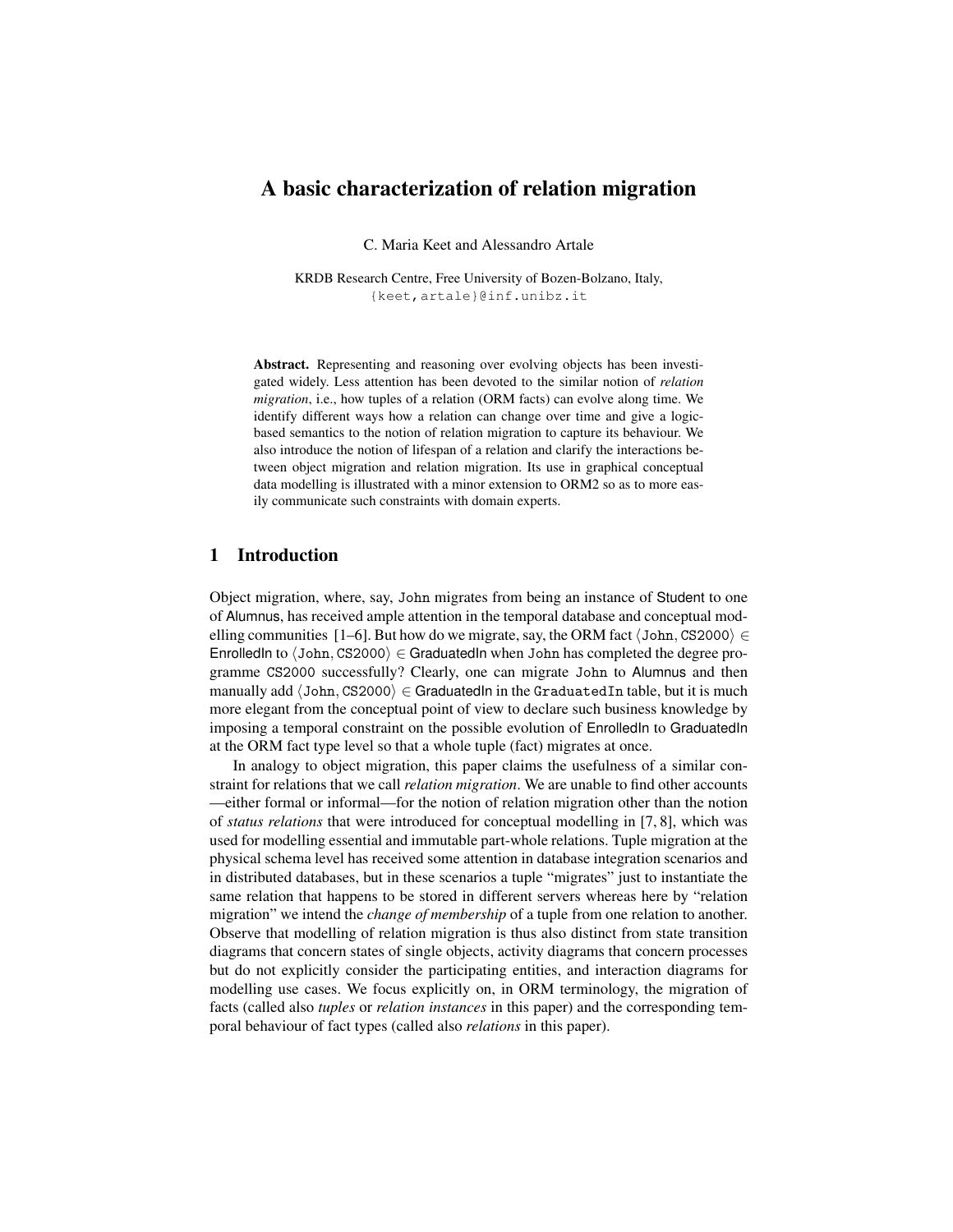The main purpose of this work is to fill this conceptual and formal gap by introducing the notion of *relation migration*. The natural questions we are trying to answer in this paper are about the different ways in which a relation migration can occur and how we can represent its behaviour such that it can be used in conceptual data models. We identify different ways how a relation can change over time and give it a logicbased semantics. With the formalization of relation migration, we can precisely define the notion of lifespan and its related notions for a relation, and show how interesting temporal properties of relations can be derived as logical implications from the provided formalization. In particular, we will show how interactions between object- and relation- migration can be captured in the proposed framework as logical implication. To achieve this, we build upon ideas from the framework for temporal conceptual modelling in  $\mathcal{ER}_{VT}$  [1] with the ability to capture migration between relations in conceptual data models. Along these lines, we associate to the notion of relation migration a formalization in terms of a model-theoretic semantics and group migrations into *evolution* constraints, *persistence* constraints, and *quantitative* constraints. Using a formal foundation—be it the first order logic presented here or extending  $\mathcal{ER}_{VT}$  that is based on the Description Logic  $DLR_{US}$ —one will be able to check consistency of the constraints during conceptual data model development using an automated reasoner.

The remainder of the paper is structured as follows. Section 2 introduces examples of relation migration and identifies requirements that should be met for an adequate representation. The proposed formal characterisation of relation migration and lifespan for relations are described in Section 3. The properties that can be derived as logical implications from the proposed formalization are provided and illustrated in Section 4. We close with our final remarks in Section 5.

### 2 Requirements analysis

In this section we demonstrate the relevance of the notion of relation migration in information systems and databases. We provide an informal idea of the characteristics that underpin the different ways of migration and describe the requirements that a temporal conceptual modelling language should be able to capture. The described behaviour can be extended to generic  $n$ -ary relations.

Example 1. Let us assume an airline company's passenger RDBMS and a passenger who books a flight, hence we have a relation  $\langle$  John, AZ123 $\rangle \in$  Booking with John  $\in$ Passenger and  $AZ123 \in$  Flight, which are normally followed by the events that John also checks in and then boards the plane,  $\langle$  John, AZ123 $\rangle$   $\in$  CheckIn and  $\langle$  John, AZ123 $\rangle$ ∈ Boarding. While the booking relation holds even after the tuple *extended* to the check-in relation, i.e.,  $\langle$  John, AZ123 $\rangle$  is a member of both Booking and CheckIn relations, this is not the case for the step from check-in to boarding which causes the tuple  $\langle$  John, AZ123 $\rangle$  to be *moved* from one to the other relation in the operational database. In addition, for any tuple that is member of the Boarding relation, we know that it must have been a member of CheckIn relation sometime earlier. On the other hand, we cannot force a business rule where tuples of the CheckIn relation migrate sometime in the future to the Boarding relation since a flight can be cancelled after the check-in or the passenger may become ill and does not board the plane anymore.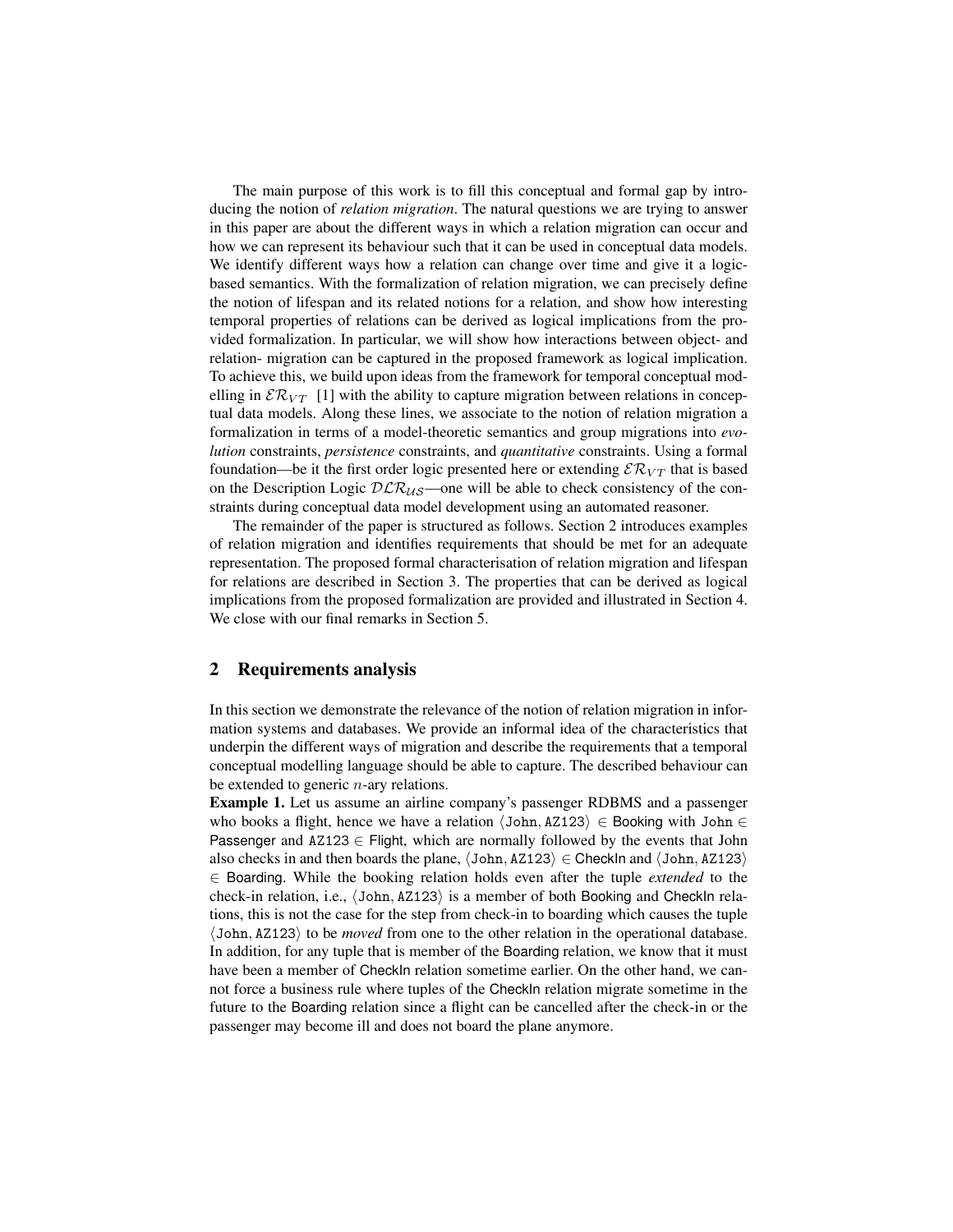One can construct a similar story line and type of behaviour for, say, census data with  $\langle$  John, Mary $\rangle \in$  Marriage, where John, Mary  $\in$  Person and, as a consequence of a divorce event, we have that  $\langle$  John, Mary $\rangle \in$  Divorce. Since they can marry again, then we should allow for the same tuple  $\langle$  John, Mary $\rangle$  to become again member of the Marriage relation. On the other hand, in the event that either John or Mary dies, then  $\langle$  John, Mary $\rangle \in$  Widowhood, which, once it holds, it holds at all times in the future (i.e., being in Widowhood is a *persistent* relation).

One can also plan for specific time durations. For instance, it is expected that once  $\langle$ Professor1, DepartmentA $\rangle \in$  WorksFor, each professor also has to perform administrative duties, such as representing the department in the faculty council during some time of her employment (i.e.,  $\langle$ Professor1, DepartmentA $\rangle \in$  Represents), and teach courses (i.e.,  $\langle$ Professor1, DepartmentA $\rangle \in$  TeachesAt). The temporal behaviour of the Represents relation is different from that one of the TeachesAt. Indeed, assuming a scenario where professors do not change their departments, then all professors instantiate the TeachsAt relation which, in turn, can be modeled as a temporally persistent relation. On the other hand, professors do not always have to take part in faculty councils but there are scenarios where specific durations are enforced with business rules saying, for example, that *"each professor serving in a faculty council should have worked for the department since the previous year"*.

Example 2. Let us consider now part-whole relations [9]. A simple change in relation between two objects can be caused by the fact that (*i*) a is structurally a part of b but a gets loose so after that a becomes spatially contained in b, e.g., a component in a medical device breaks loose due to wear and tear. For part-whole relations that are not necessarily part-of in the mereological sense we introduce two examples. First (*ii*), the example of subquantity of in [9] about a bottle of wine and pouring a subquantity of the wine into a wineglass so that this subquantity in the glass *used to be* a subquantity of the wine in the bottle and one wants to maintain traceability of quantities over time, which is important especially in the food industry for food safety in the food processing chain. The second example is a case where object- and relation- migration interact. For instance, let's consider (*iii*),  $\langle$  John, ACompanyBoard $\rangle \in$  member of with John  $\in$ CEO and subsequently we have a migration of both the object and the relation such that John's role changes to John  $\in$  Consultant and  $\langle$  John, ACompanyBoard $\rangle \in$  advisor of.

We can add a further dimension regarding the behaviour of relation migration when we also consider rigidity of the objects and the relation that holds between the objects. In particular, to capture the temporal behaviour of part-whole relations, essential and immutable part-whole relations have been introduced [7, 10]; e.g., the partwhole relation  $\langle$ wolfram-thread, candescent-light-bulb $\rangle \in$  structural part, where the wolfram-thread is an immutable part of the candescent-light-bulb. When the light is broken, the tuple migrates *irreversibly* to  $\langle$ wolfram-thread, candescentlight-bulb)  $\in$  containment, unlike the medical device in example (*i*).

Types of behaviour for relation migration. Summarising and generalising from the examples, we have identified the following types of behaviour, which are in analogy to their object migration counterpart [1].

– *Evolution constraints* specify how elements of a relation can possibly migrate to another relation—e.g., the instance of Booking migrates (extends) to CheckIn.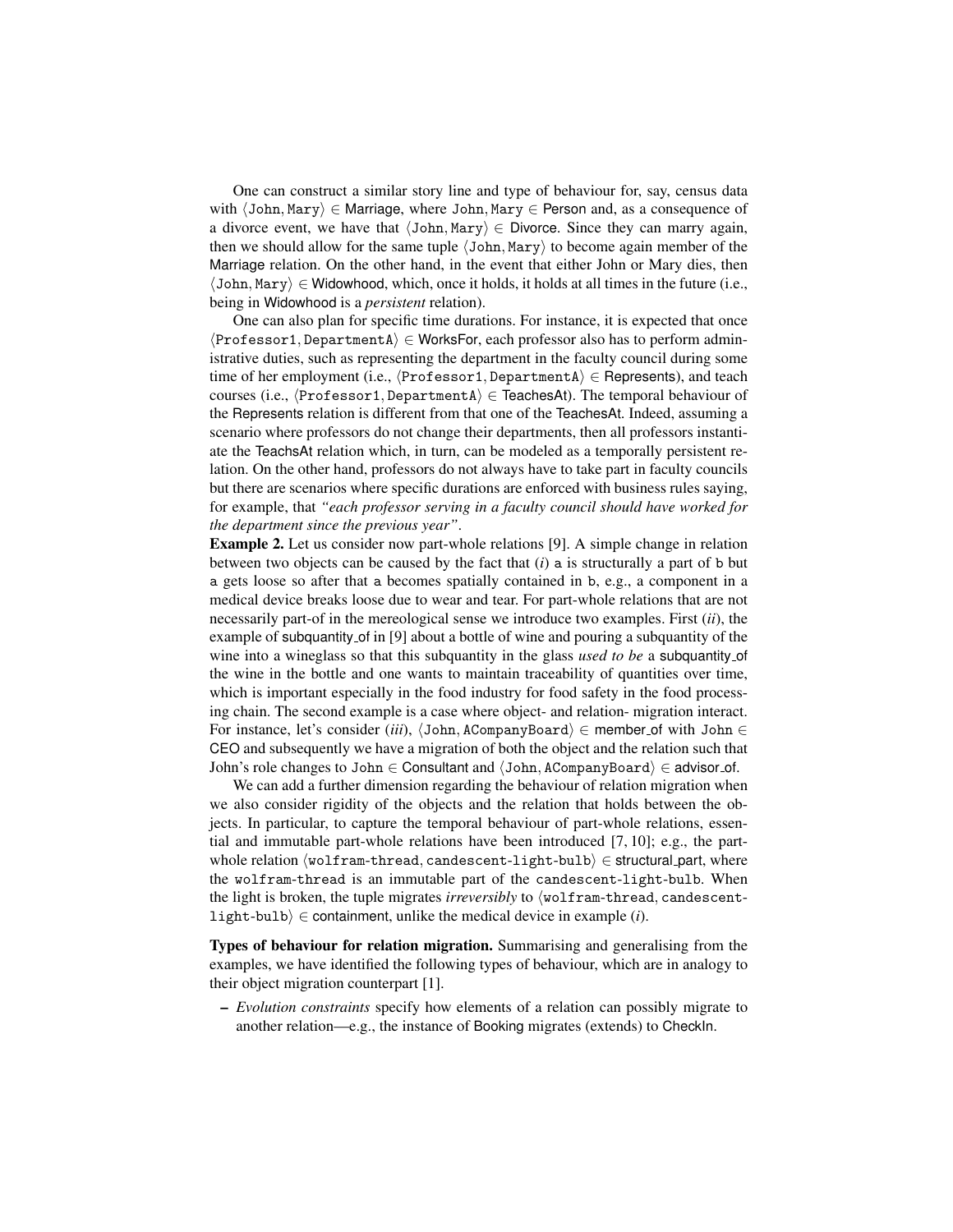- *Persistence constraints* specify persistent states for a relation—e.g., being in Widowhood is persistent for a couple.
- *Quantitative evolution constraints* specify the exact amount of time for the relation migration to happen—e.g., the case of professors who, to be members of the faculty council, should have been members of the faculty since one year.

# 3 Formalization of relation migration

In this section, we formalise the constraints for relation migration that were described informally in Section 2, and investigate the impact of relation migration on *lifespan* for relations. To keep the formal apparatus to a minimum, we avail of the notion of status relations—formalised in [7, 8] and graphically depicted in Fig.2—that constrain the evolution of a tuple's membership in a relation along its lifespan and which apply only to temporal relations: R is the normal (active) relation, a relation is scheduled (Scheduled-R) if its instantiation is known but its membership will only become active some time later, a suspended relation (Suspended-R) is temporarily inactive, and disabled relations (Disabled-R) are expired relations that never can be used again. Based on the characterisation of relation migration (Section 3.1) and lifespan (Section 3.2), we can model the identified ways of relation migration precisely and explore the interactions between relation and object migration afterwards.

#### 3.1 Basic constraints for relation migration

We start by formalising the behavioural constraints without considering object migration. We distinguish between *evolution* constraints—specifying how elements of a relation can possibly migrate to another relation—*persistence* constraints—specifying persistent states for a relation—and *quantitative evolution* constraints—specifying the exact amount of time for the relation migration to happen. We present the textual syntax and the model-theoretic semantics considering, without loss of generality, binary relations. We use a *temporal interpretation* of the signature of a conceptual data model L, which is a structure of the form:  $\mathcal{I} = ((\mathbb{Z}, <), \Delta^{\mathcal{I}}, \{\cdot^{\mathcal{I}(t)} \mid t \in \mathbb{Z}\})$ , where  $(\mathbb{Z}, <)$  is the set of integers denoting the intended *flow of time*,  $\Delta^{\mathcal{I}} \neq \emptyset$  is the *interpretation domain*, and  $\cdot^{\mathcal{I}(t)}$ , for  $t \in \mathbb{Z}$ , is the *interpretation function* which assigns a set  $C^{\mathcal{I}(t)} \subseteq \Delta^{\mathcal{I}}$ to each entity type  $C \in \mathcal{C}$ , and a set  $R^{\mathcal{I}(t)}$  of tuples over  $\varDelta^{\mathcal{I}}$  to each relation  $R \in \mathcal{R}$ . Evolution constraints. We distinguish between five different kinds of evolution constraints.

R RDEX R 0 . D*ynamic* EX*tension of a* R*elation.*

 $\langle o_1, o_2 \rangle \in \mathbf{R}^{\mathcal{I}(t)} \rightarrow \exists t' > t. \langle o_1, o_2 \rangle \in {\mathbf{R}'}^{\mathcal{I}(t')}$ R RDEV R 0 . D*ynamic* EV*olution of a* R*elation.*  $\langle o_1, o_2\rangle \! \in \! \mathbf{R}^{\mathcal{I}(t)} \! \rightarrow \! \exists t' \! > \! t. \langle o_1, o_2\rangle \! \in \! \mathbf{R}^{\prime \mathcal{I}(t')} \! \wedge \! \langle o_1, o_2\rangle \! \not\in \! \mathbf{R}^{\mathcal{I}(t')}$ R SRDEX R 0 . S*trong* D*ynamic* EX*tension of a* R*elation.*  $\langle o_1, o_2 \rangle \in \texttt{R}^{\mathcal{I}(t)} \to \langle o_1, o_2 \rangle \in \texttt{Scheduled-R}'^{\mathcal{I}(t)} \land \exists t' \!> \! t. \langle o_1, o_2 \rangle \in \texttt{R}'^{\mathcal{I}(t')}$ R RDEX<sup>−</sup> R 0 . D*ynamic* EX*tension of a* R*elation in the past.*  $\langle o_1, o_2 \rangle \in \mathbb{R}^{\mathcal{I}(t)} \to \exists t' < t. \langle o_1, o_2 \rangle \in {\mathbb{R}^\prime}^{\mathcal{I}(t')}$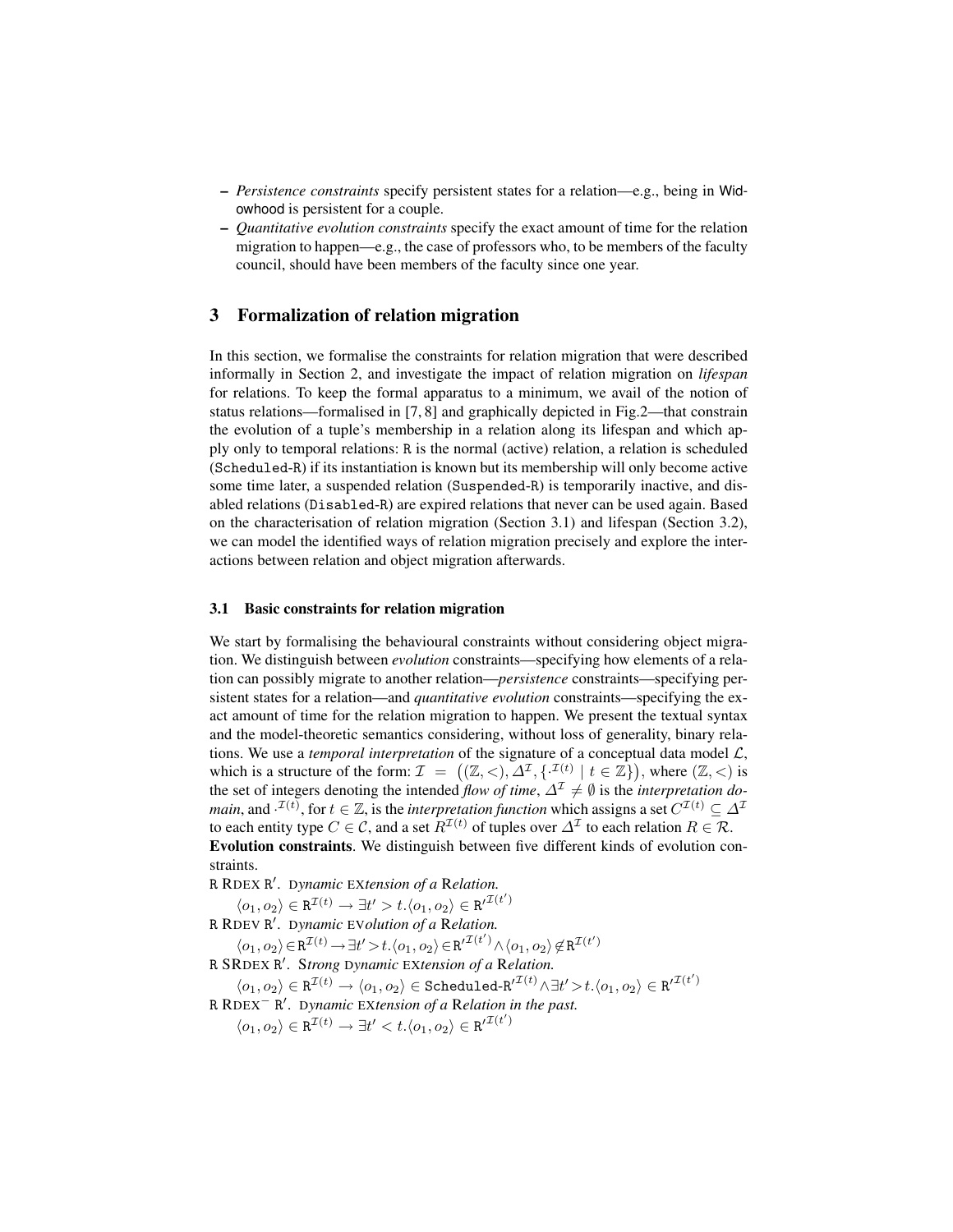R RDEV<sup>−</sup> R 0 . D*ynamic* EV*olution of a* R*elation in the past.*

$$
\langle o_1, o_2 \rangle \! \in \! \mathbf{R}^{\mathcal{I}(t)} \! \to \! \exists t' \! < \! t. \langle o_1, o_2 \rangle \! \in \! \mathbf{R'}^{\mathcal{I}(t')} \! \wedge \! \langle o_1, o_2 \rangle \! \not \in \! \mathbf{R}^{\mathcal{I}(t')}
$$

Persistence constraints. We distinguish between five different kinds of persistence constraints.

)

R RPEX R 0 . P*ersistent* EX*tension of a* R*elation.*

 $\langle o_1, o_2 \rangle \in \mathbb{R}^{\mathcal{I}(t)} \rightarrow \forall t' > t. \langle o_1, o_2 \rangle \in {\mathbb{R}^\prime}^{\mathcal{I}(t')}$ 

R RPEV R 0 . P*ersistent* EV*olution of a* R*elation.*  $\langle o_1, o_2\rangle \! \in \! \mathbf{R}^{\mathcal{I}(t)} \! \to \! \forall t' \! > \! t. \langle o_1, o_2\rangle \! \in \! \mathbf{R}^{\prime \mathcal{I}(t')} \! \wedge \! \langle o_1, o_2\rangle \! \not\in \! \mathbf{R}^{\mathcal{I}(t')}$ 

R SRPEX R 0 . S*trong* P*ersistent* EX*tension of a* R*elation.*  $\langle o_1, o_2 \rangle \in \texttt{R}^{\mathcal{I}(t)} \to \langle o_1, o_2 \rangle \in \texttt{Scheduling}_\texttt{R}^{\prime\mathcal{I}(t)} \land \forall t^\prime > t. \langle o_1, o_2 \rangle \in \texttt{R}^{\prime\mathcal{I}(t^\prime)}$ 

R RPEX<sup>−</sup> R 0 . P*ersistent* EX*tension of a* R*elation in the past.*

 $\langle o_1, o_2 \rangle \in \texttt{R}^{\mathcal{I}(t)} \rightarrow \forall t' < t . \langle o_1, o_2 \rangle \in \texttt{R}'^{\mathcal{I}(t')}$ 

R RPEV<sup>−</sup> R 0 . P*ersistent* EV*olution of a* R*elation in the past.*

 $\langle o_1, o_2\rangle \!\in\! \texttt{R}^{\mathcal{I}(t)} \!\to\! \forall t' \!<\! t. \langle o_1, o_2\rangle \!\in\! \texttt{R}'^{\mathcal{I}(t')} \!\wedge\! \langle o_1, o_2\rangle \!\not\in\! \texttt{R}^{\mathcal{I}(t')}$ 

Quantitative constraints. We distinguish between five different kinds of quantitative constraints.

R RQEX R 0 . Q*uantitative* EX*tension of a* R*elation.*

 $\langle o_1, o_2 \rangle \in \mathbb{R}^{\mathcal{I}(t)} \rightarrow \langle o_1, o_2 \rangle \in {\mathbb{R}'}^{\mathcal{I}(t+1)}$ 

R RQEV R 0 . Q*uantitative* EV*olution of a* R*elation.*  $\langle o_1, o_2 \rangle \! \in \! \mathbf{R}^{\mathcal{I}(t)} \! \to \! \langle o_1, o_2 \rangle \! \in \! \mathbf{R'}^{\mathcal{I}(t+1)} \! \wedge \! \langle o_1, o_2 \rangle \! \not\in \! \mathbf{R}^{\mathcal{I}(t+1)}$ 

R SRQEX R 0 . S*trong* Q*uantitative* EX*tension of a* R*elation.*

 $\langle o_1, o_2 \rangle \in \texttt{R}^{\mathcal{I}(t)} \rightarrow \langle o_1, o_2 \rangle \in \texttt{Scheduling}^{\mathcal{I}(t)} \land \langle o_1, o_2 \rangle \in \texttt{R'}^{\mathcal{I}(t+1)}$ 

R RQEX<sup>−</sup> R 0 . Q*uantitative* EX*tension of a* R*elation in the past.*

 $\langle o_1, o_2 \rangle \in \mathbb{R}^{\mathcal{I}(t)} \rightarrow \langle o_1, o_2 \rangle \in {\mathbb{R}'}^{\mathcal{I}(t-1)}$ R RQEV<sup>−</sup> R 0 . Q*uantitative* EV*olution of a* R*elation in the past.*

 $\langle o_1, o_2 \rangle \! \in \! \mathbf{R}^{\mathcal{I}(t)} \! \to \! \langle o_1, o_2 \rangle \! \in \! \mathbf{R'}^{\mathcal{I}(t-1)} \! \wedge \! \langle o_1, o_2 \rangle \! \not \in \! \mathbf{R}^{\mathcal{I}(t-1)}$ 

Concerning the specific examples metioned in Section 2, they can be modelled with the following migration constraints:

| Widowhood RPEX Widowhood.<br>Booking RDEX CheckIn,                                   |  |
|--------------------------------------------------------------------------------------|--|
| Boarding RDEV <sup>-</sup> CheckIn,<br>Represents ROEX <sup>-</sup> WorksFor,        |  |
| EssentialStructuralPart RPEV contained in.<br>Divorce $R$ DEV <sup>-</sup> Marriage. |  |
| Marriage SRDEX Widowhood,<br>Disabled-SubQuantity RDEV <sup>-</sup> SubQuantity.     |  |

Thus, e.g., the penultimate constraint assumes that in the domain of interest and normal course of operation, it holds that for each working candescent light bulb, the wolfram thread always will break at some point in the future, and remain broken indefinitely, and the latter constraint can be used for, e.g., the amount of wine poured into the wineglass which used to be a subquantity of the wine in the bottle.

We leave it to Human-Computer Interaction experts to devise the optimal way to add relation migration to the ORM graphical and textual languages: the constraints can be added alike rules are added in pseudo-natural language analogous to [2] or, e.g., with named dashed lines that serve as syntactic sugar for the axioms. We use the latter option in the remainder of the paper thanks to its compactness; an example is shown in Fig. 1.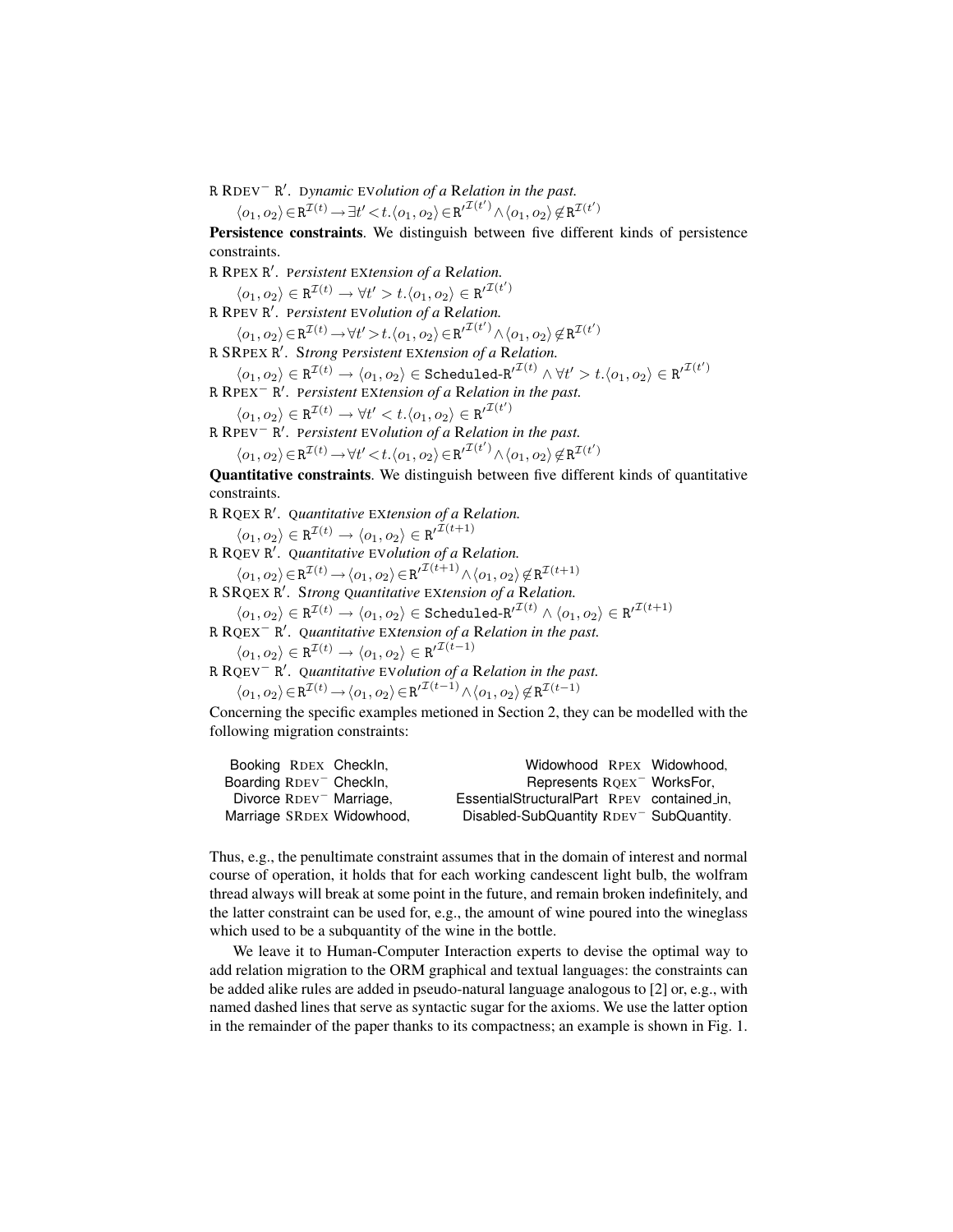

Fig. 1. Example of relation migration between various civil statuses (in ORM2 notation), where the dashed arrow denotes the direction of migration and its label the type of migration.



Fig. 2. Graphical depiction (in EER) of status relations (from [7]) extended with relation migration constraints between them, which are denoted with dashed lines and an arrow in the direction in which the relation migrates; e.g., a relation in Disabled-R was evolved dynamically (RDEV<sup>−</sup>) from Exists-R (i.e., used to be an instance of Exists-R). In ORM notation, the diamonds are replaced by rectangles, encircled d with double shafted arrow with disjoint exclusive notation.

#### 3.2 Lifespan and related notions

The lifespan of an object with respect to a class describes the temporal instants where the object can be considered a member of that class [1]. In an analogous way, we introduce the lifespan and related notions for temporal relations. The lifespan of a particular relation instance (tuple, fact)  $r = \langle o_i, o_j \rangle$  (for simplicity we consider binary relations) with respect to a relation  $R$  describes the temporal instants where the particular relation instance can be considered a member of the relation. With the notion of status relations, one can distinguish between the following aspects of lifespan: EXISTENCESPANR, LIFESPAN<sub>R</sub>, ACTIVESPAN<sub>R</sub>, BEGIN<sub>R</sub>, BIRTH<sub>R</sub> and DEATH<sub>R</sub>, which are functions that depend on the relation's membership to the status relation associated to a temporal relation R.

The *existencespan* of a relation instance r describes the temporal instants where the relation is either a scheduled, active or suspended member of a relation (i.e., of Scheduled-R, R, or of Suspended-R). Recollecting the relational hierarchy in Fig. 2, where Exists-R subsumes the former three, then we have EXISTENCESPAN $_R : \Delta^\mathcal{B} \times$  $\Delta^{\mathcal{B}} \rightarrow 2^{\mathcal{T}}$ , such that: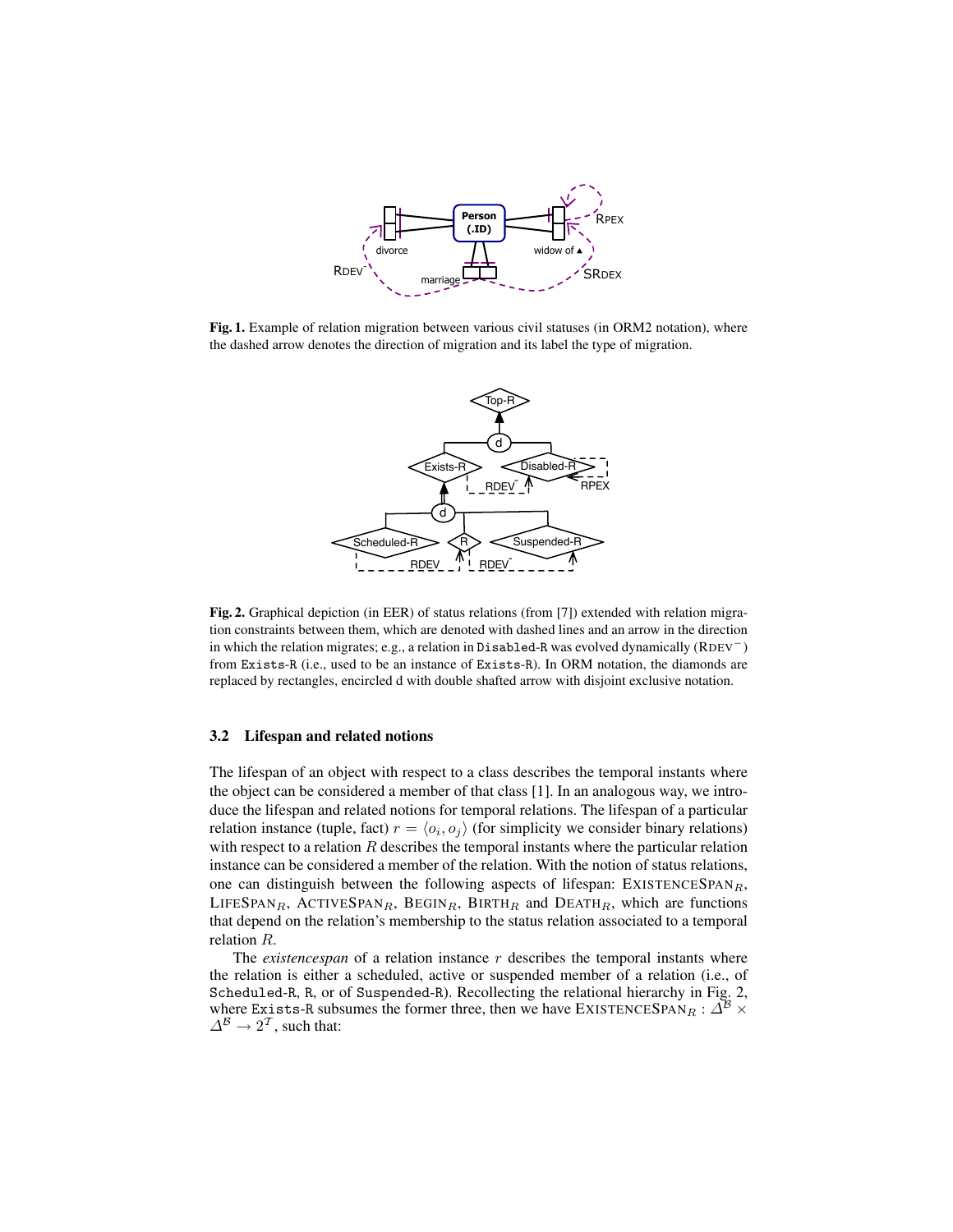EXISTENCESPAN $_R(r) = \{ t \in \mathcal{T} \mid \langle o_i, o_j \rangle \in \texttt{Exists-R}^{\mathcal{I}(t)} \}$ 

The *lifespan* of a relation instance describes the temporal instants where the relation is an active or suspended member of a given relation (thus, LIFESPAN $_R(r) \subseteq$ EXISTENCESPAN<sub>R</sub> $(r)$ ). More formally, LIFESPAN<sub>R</sub> :  $\Delta^{B} \times \Delta^{B} \rightarrow 2^{T}$ , such that:

 $\text{LIESPAN}_R(r) = \{ t \in \mathcal{T} \mid \langle o_i, o_j \rangle \in \texttt{R}^{\mathcal{I}(t)} \cup \text{Suspended-R}^{\mathcal{I}(t)} \}$ 

The *activespan* of a relation instance describes the temporal instants where the relation is an active member of a given relation (thus, ACTIVESPAN $_R(r) \subseteq$  LIFESPAN $_R(r)$ ). More formally, ACTIVESPAN $_R: \varDelta^{\mathcal{B}} \times \varDelta^{\mathcal{B}} \to 2^{\mathcal{T}}$ , such that:

ACTIVESPAN $_R(r) = \{ t \in \mathcal{T} \mid \langle o_i, o_j \rangle \in R^{\mathcal{I}(t)} \}$ 

The functions  $\text{BEGIN}_R$  and  $\text{DEATH}_R$  associate to a relation instance the first and the last appearance, respectively, of the relation as a member of a given relation, while  $BIRTH<sub>R</sub>$ denotes the first appearance of the relation as an active member of that relation. More formally, BEGIN<sub>R</sub>, BIRTH<sub>R</sub>, DEATH<sub>R</sub> :  $\Delta^{B} \times \Delta^{B} \rightarrow T$ , such that:

 $\text{BEGIN}_R(r) = \min(\text{EXISTENCESpan}_R(r))$ 

 $BIRTH_R(r) = min(ACTIVESPAN_R(r)) \equiv min(LIFESPAN_R(r))$ 

 $\text{DEATH}_R(r) = \max(\text{LIFESPAN}_R(r)) \equiv \text{EXISTENCESPAN}_R(r)$ 

We could still speak of existencespan, lifespan or activespan for snapshot relations, but in this case EXISTENCESPAN<sub>R</sub> $(r) \equiv$  LIFESPAN<sub>R</sub> $(r) \equiv$  ACTIVESPAN<sub>R</sub> $(r) \equiv T$ .

## 4 Logical consequences

In this section we show how further constraints can be derived as logical implications from the axiomatization proposed so far on relation migration (denoted with  $\Sigma_{st}$ ) and the lifespan definitions. We will also study the interactions between object and relation migration.

The first result shows that mixing subtyping of entity types (ISA) with migration may result into inconsistent relations (see 'Case A' in Section 4.1 for an example).

**Proposition 1** (ISA**Vs. Relation Migration).** Let  $R$ ,  $R'$  be two relations such that  $R'$ ISA  $R$  and  $R$  RMC  $R'$ , with RMC  $\in$  {SRDEX, SRPEX, SRQEX, RDEV, RPEV, RQEV, RDEV<sup>-</sup>, RPEV<sup>-</sup>, RQEV<sup>-</sup> } *then both R and R' are unsatisfiable, i.e.,*  $\Sigma_{st} \cup \{R' \text{ ISA}$  $R$ ,  $R$ RMC $R'$ }  $\models$  { $R$  ISA  $\bot$ ,  $R'$  ISA  $\bot$ }*, with*  $\bot$  *the empty set.* 

Specifying constraints on relation migration can force new constraints on the lifespan of the related relations:

**Proposition 2** (Migration Vs. Relation Lifespan). Let R, R' be two relations, then:

- *1.* If R RPEV R', then  $\text{DEATH}_R(r) \leq \text{DEATH}_{R'}(r)$ .
- 2. If  $R$ RMC $R'$ , with RMC  $\in$  {SRDEX, SRPEX, SRQEX}, then  $\text{DEATH}_R(r) \leq \text{BITH}_{R'}(r)$ *.*

To see why (2) holds, note that from the semantics of the relation migration involved in R RMC  $R'$  it immediately follows that  $(i)$  R and  $R'$  are two disjoint relations, and  $(ii)$ that R implies Scheduled-R'.

We now proceed to examine how the notion of lifespan for both classes and relations can interact with each other. Such interactions will be useful to understand how relation migration and object migration influence each other, which we address in the next subsection.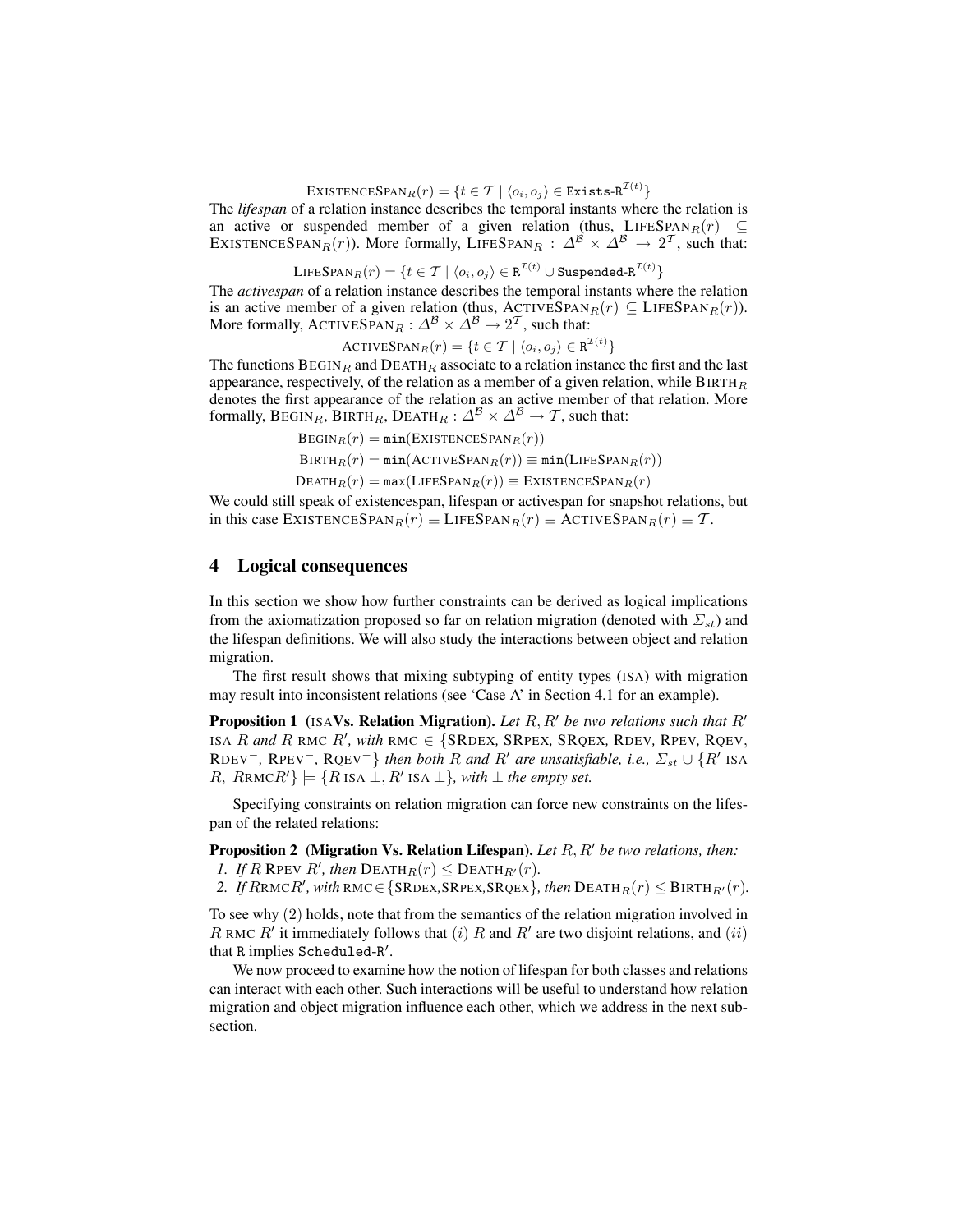**Proposition 3 (Objects Vs. Relations Lifespan).** *Given the set of axioms*  $\Sigma_{st}$  *and the lifespan notions for both status classes and status relations, let* R *be an n-ary relation (where*  $n \geq 2$ *) to which object types*  $C_1, \ldots, C_m$  *participate (where*  $m \leq n$ *) and*  $r =$  $\langle o_1, \ldots, o_n \rangle \in R$ , then:

*1.* ACTIVESPAN *of relations is shorter or equal to the* ACTIVESPAN *of objects participating in the relation.*

 $\text{ACTIVESPAN}_R(r) \subseteq \text{ACTIVESPAN}_{C_i}(o_i),$  for  $i = 1, \ldots, n$ 

*2.* BEGIN *of objects occurs at the same time or before the* BEGIN *of the relation they participate in.*

 $\texttt{BEGIN}_{C_i}(o_i) \leq \texttt{BEGIN}_R(r)$ , for  $i=1,\ldots,n$ 

*3.* DEATH *of relations occurs before or at the same time when one or more participating objects die.*

 $\text{DEATH}_R(r) \leq \text{DEATH}_{C_i}(o_i)$ , for  $i = 1, \ldots, n$ 

The first property is a consequence of the "ACT" axiom  $(\langle o_1, o_2 \rangle \in \mathbb{R}^{\mathcal{I}(t)} \to o_i \in$  $C_i^{\mathcal{I}(t)}$ ,  $i = 1, 2$ ) of the formalization of status relations [7] saying that active relations involve only active classes. From this property follows that  $\text{BIRTH}_{C_i}(o_i) \leq$ BIRTH<sub>R</sub> $(r)$ , for  $i = 1, \ldots, n$ . The second property is a consequence of the "RSUSP2"  $\text{axiom}\left(\langle o_1, o_2 \rangle \in \text{Suspended-R}^{\mathcal{I}(t)} \to o_i \in C_i^{\mathcal{I}(t)} \lor o_i \in \text{Suspended-Ci}^{\mathcal{I}(t)},\ i=1,2 \right)$ [7] saying that objects participating in a suspended relation have to be scheduled or active objects. The last property is a consequence of the "RDISAB4" axiom [7] saying that disabled classes can participate only in disabled relations. As an obvious consequence we have that  ${\rm LIESPAR}_R(r)\subseteq {\rm LIESPAR}_{C_i}(o_i)$  for  $i=1,\ldots,n,$  similarly for EXISTENCESPAN.

#### 4.1 Relation migration Vs. object migration

We consider now how the migration of a relation and the migration of a participating object can influence the temporal behaviour of each other. We show that, in addition to explicitly asserting an object- or relation- migration constraint, the constraints already expressed in a temporal conceptual model can force such kind of migrations. We have found two cases, depicted in Fig. 3, where (case A) object migration implies a relation migration, and (case B) relation migration implies an object migration. Note that the object migration constraints have a semantics similar to the one for relation migration. We assume that the relations  $R, R'$  are generic *n*-ary relations with the same arity and that the entity types  $E_1, E_2$  play the same role/position in R and R', respectively.

**Case A: Object migration**  $\rightarrow$  **relation migration.** Given an object migration between two entity types,  $E_1, E_2$ , participating in two relations,  $R, R'$ , respectively, then to derive an analogous migration between the relations, the constraint expressed in Fig. 3-A must hold, where the timestamp (not drawn in Fig. 3) forces  $R$  to be timeinvariant, called also snapshot in the literature (i.e.,  $\langle o_1, o_2 \rangle \in R^{\mathcal{I}(t)}$ , then  $\langle o_1, o_2 \rangle \in$  $R^{T(t')}$  for all  $t' \in T$ ). Note that if the specified object migration constraints are one of DEV/PEV/QEV then the diagram in Fig. 3-A would be inconsistent (see Proposition 1).

**Case B: Relation migration**  $\rightarrow$  **object migration.** Given a migration between two relations,  $R, R'$ , bounded to entity types,  $E_1, E_2$ , respectively, then to derive an analogous migration between the corresponding participating entity types, the constraints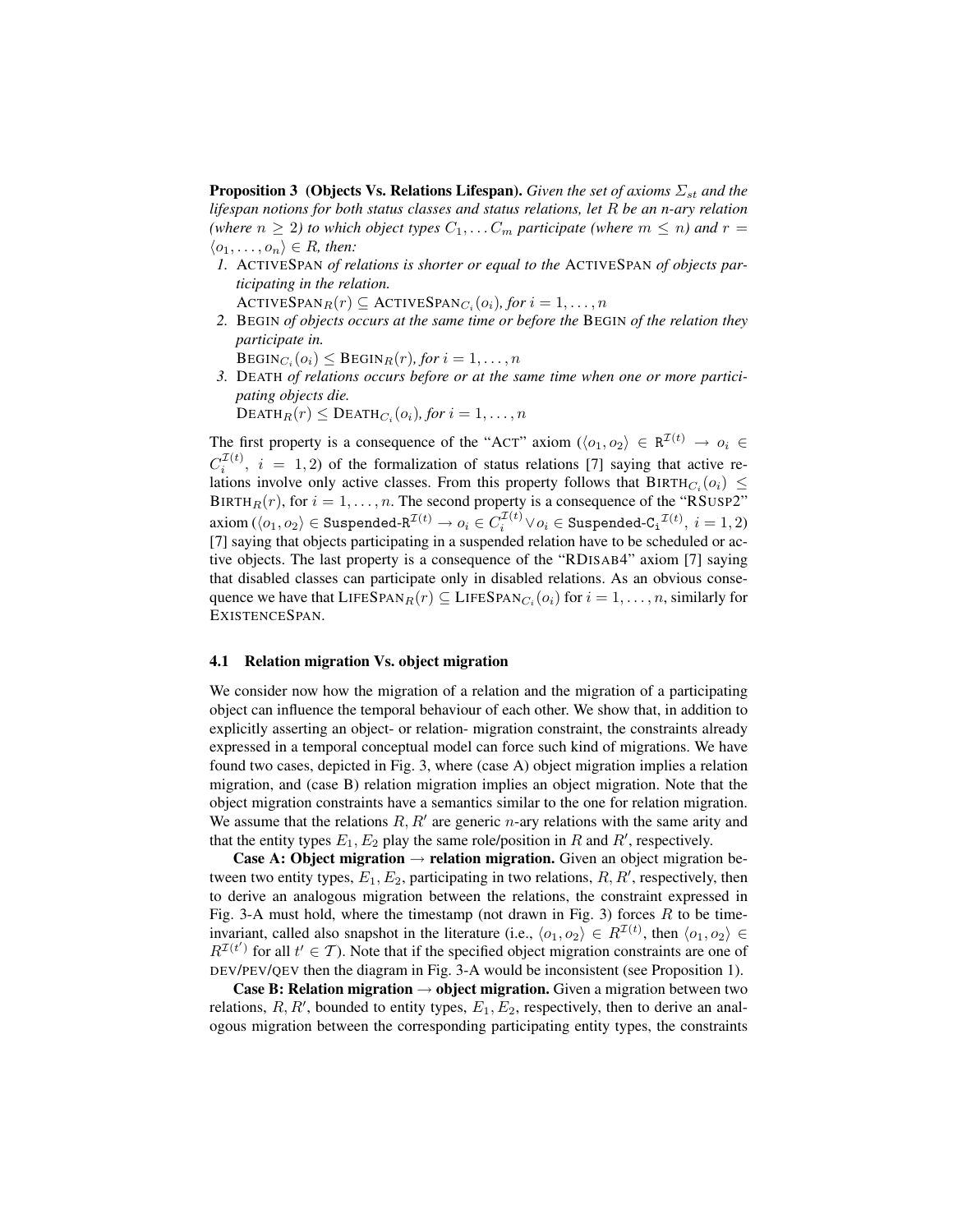

Fig. 3. Interaction between object- and relation migration; thin (pink) dashed line with open arrowhead = declared migration, thick (green) dashed line = implication for the relation or object. Observe that B1 includes cases like B1'. B2 vs. B2' depends on the underlying formalism:  $E_1$  and  $E_2$  must be disjoint, which is either assumed to be so when the entity types are not in a hierarchy (B2, normally the case in conceptual models) or must added explicitly (when one principally uses an arbitrary suitable logic and uses an ORM diagram as 'syntactic sugar').

expressed in Fig. 3-B1/B1' must hold; that is,  $E_1$  and  $E_2$  may, but do not need to be, disjoint. When the migration between the relations are one of RDEV/RPEV/RQEV, then to derive a similar object migration constraint, the entity types  $E_1, E_2$  need to be disjoint in the conceptual diagram as shown in Fig. 3-B2 (if the underlying logic already takes care of disjointness of  $E_1$  and  $E_2$  by convention) or B2' (declaring and communicating explicitly the disjointness of  $E_1$  and  $E_2$  in an ORM diagram). On the other hand, if the entity types  $E_1, E_2$  are declared to be disjoint then, in its turn, the relation migration is forced to be one of RDEV/RPEV/RQEV.

We illustrate these two cases in the following example.

Example 3. For Case A, let us assume a company where, sooner or later, each employee—who works for exactly one department—will be promoted within the same department he or she works for and such that demotion does not occur. This means an object migration of type PEX between Employee and Manager; see Fig. 4-A. To maintain consistency of the model, this forces a relation migration of type RPEX between works for and manages.

For Case B, let us recollect the example of Section 2 about John as CEO and his membership in the CompanyBoard, which has a business rule that at some point he will cease to be a CEO and full member of the board but then must continue consulting the company board to foster continuation and smooth transition of the management, i.e., we have RDEV between member of and consultant of. In the ORM model depicted in Fig. 4-B, this forces John to dynamically evolve (DEV) from CEO to Consultant.